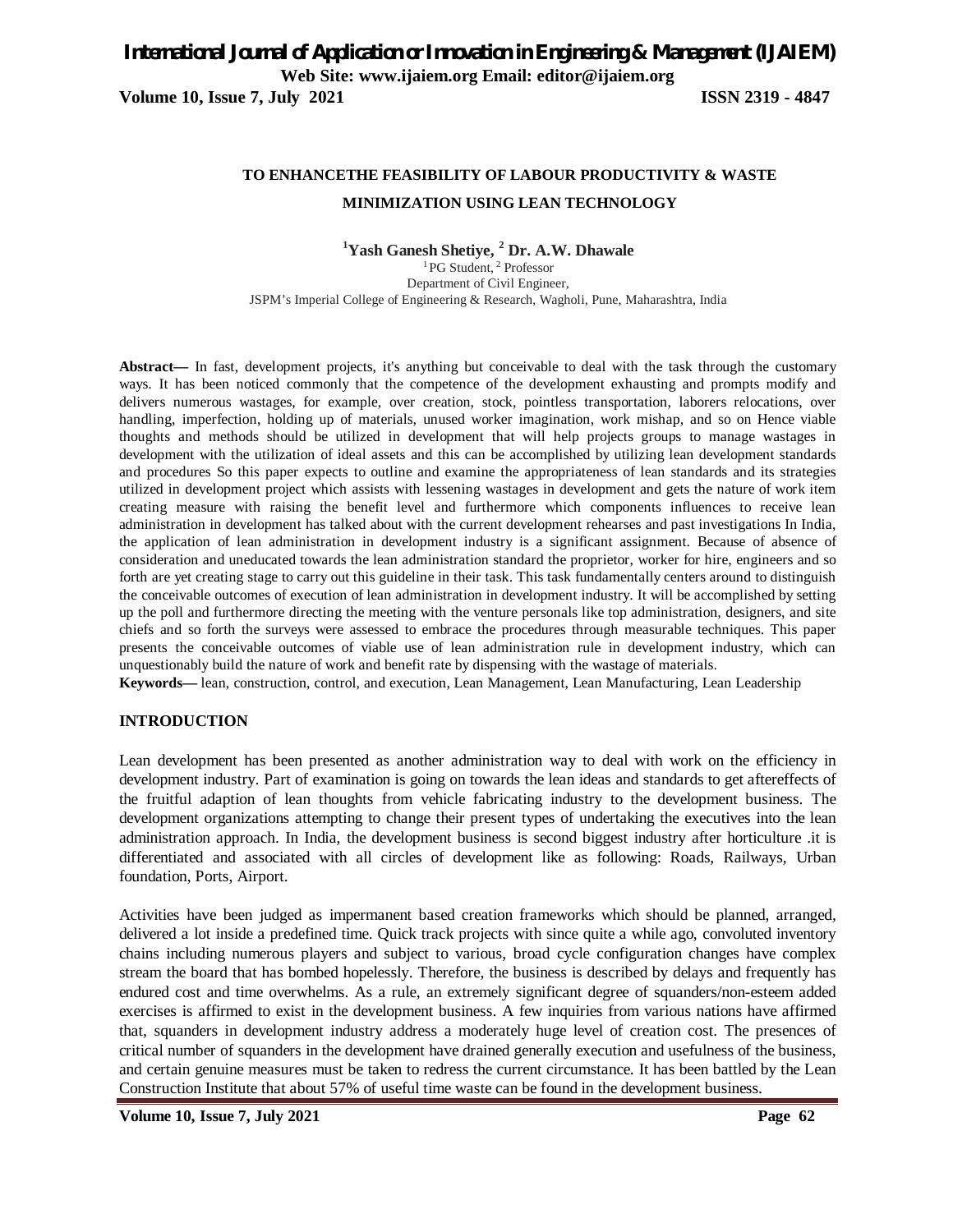**Volume 10, Issue 7, July 2021 ISSN 2319 - 4847**

The regular venture the executives' approaches have insufficiencies in settling the issues in the business. In the United States, fastidious investigations have been done by CII (Construction Industry Institute), which gauge that somewhere in the range of 25% and half of the expense of development compares to squander because of the failure of the conventional administration framework. As indicated by (LCI) Lean Construction Institute, the development business is described by a proportion creation/squander higher than that of the assembling business. All things considered, lean assembling standards and methods give the establishments to minimization or all out end of the waste looked by the business. Lean development has changed the conventional perspective on work stream and work process unwavering quality and gives the worth added development.

## **NEED FOR LEAN IN CONSTRUCTION**

The construction process is a set of activities, each of which is controlled and improved. Conventional managerial methods, like the sequential method of the project realization or the CPM network method, deteriorate flows by violating the principles of flow design and improvement. They concentrate on conversion activities. The resultant problems in construction to compound and self- perpetuate. In project control, firefighting current or looming crises consumes management resources and attention so totally that there is a little room for planning, let alone improvement activities. Therefore, it leads to non-optimal flows and an expansion of Non-Value Adding activities.

#### **OBJECTIVES**

The research seeks to confirm following objectives, which are:

- To find out the interrelation between effective construction waste management and its benefits towards the improvement of construction project performance.
- To find out the best solution for the efficient work by reducing the waste and to find out the critical situations on site and how to overcome those immediately to increase the productivity in construction based on cost effective.
- Analysis the economic feasibility factor using RII method for waste minimization such as reusing and recycling of construction waste materials by performing a benefit–cost analysis.

#### **METHODOLOGY**

In this investigation with reference to various papers, it is conclude that for any medium to large scale construction site applying construction waste technique will increase the productivity and reduces wastage of the construction in following manner.

- 1) To find out the various sources of waste generation in terms of material, and time required for recycling and reuse of construction waste and efforts generated in construction activities.
- 2) For further study in construction wastes take a case study that includes all construction activities. For that particular case study cost-time management will be done.
- 3) The material wastage generate on site will be measured and maximum amount of material will reuse and recycle to minimize waste. To find cost required to recycle and reuse using cost benefit analysis.
- 4) To find the factor of construction wastes prepare a questionaries' related to wastages to know current scenario about construction waste management.
- 5) Collect all data regarding the particular survey and he respond of survey will analyze using SPSS software to find the frequency of question responses.
- 6) For finding factor of construction waste use Relative importance index in which rank shows which factor is more concern to wastages generate on site.
- 7) Apply the lean technology and the principles of lean technology to minimize the non- value added activity or wastage and increase the productivity of the construction industry.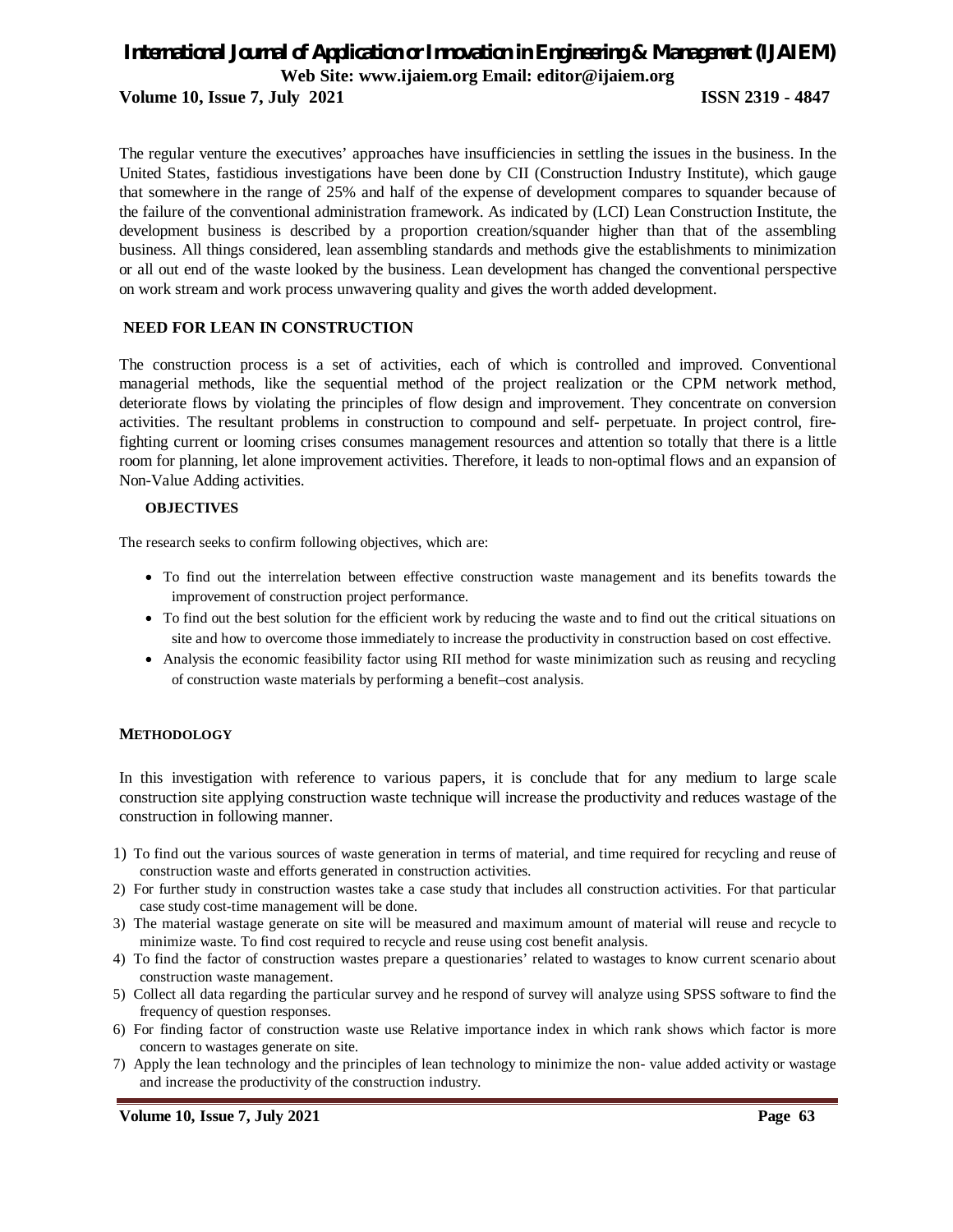## **Volume 10, Issue 7, July 2021 ISSN 2319 - 4847**

- Rework (due to design errors detected during design)
	- Non value-adding activities in information and work flows
	- Waste identification,
	- Source separation and collection;
	- Waste logistics;
	- Waste processing;
	- Quality management;
	- Policy and framework conditions



*Figure: Proposed System Methodology Flow*

To verify and re‐evaluated the status of existing productivity and performances on construction activities and processes for construction industries

The cost of design is made up of costs of value-adding activities and waste. The waste in the design process is formed by.

Rework (due to design errors detected during design)

- Non-value-adding activities in information and workflows
- Proper relation flow is made for heavy equipment and for critical situation.
- Minimize physical and process waste.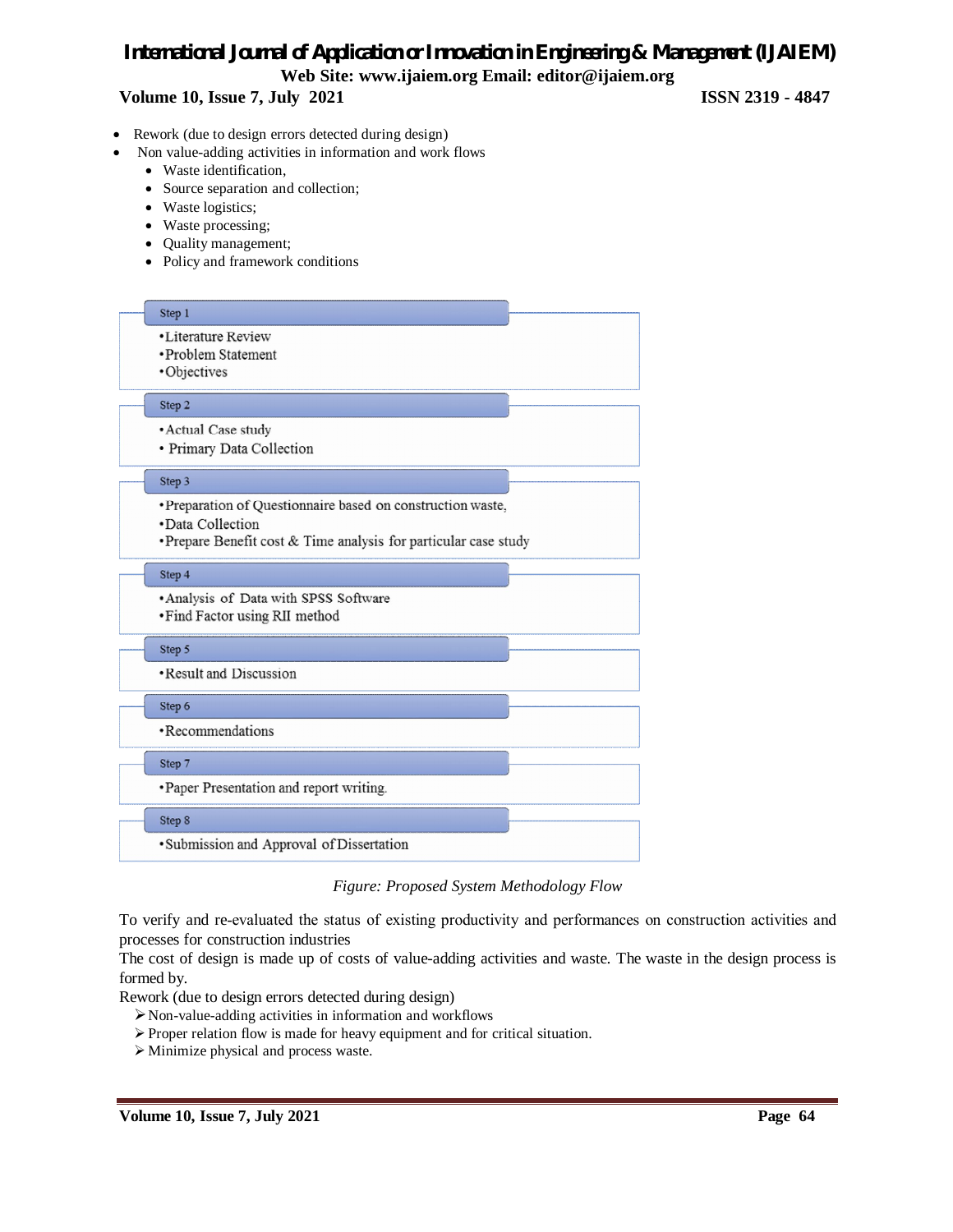## *International Journal of Application or Innovation in Engineering & Management (IJAIEM)* **Web Site: www.ijaiem.org Email: editor@ijaiem.org Volume 10, Issue 7, July 2021 ISSN 2319 - 4847**

**Name of the project:** Green Republic Samrat Buildcon **Location:** Wagholi, Pune **Total project Cost:** 50.30 Crores **Total Length:** 39.75/34.825 m **Date of Commencement:** October 2014 **Completion period:** 27 Months **Construction Type:** RCC Frame Structure. **No. of Floor:** G+11 Floor **Total Area of Building:** 1, 15000 Sq. Ft. **Plinth Area:** 8500 Sq. Ft. **RCC Contractor Name**: Mr. Rohit Patel **Authority Engineer:** Tejas Sanghvi **Local Authority:** GP, Pune **Walls:** 230 mm thick brick masonry walls only at periphery. **RCC Design Consultant**: Vaastu Struct.



## **RESULTS & DISCUSSION**

During the survey taken at the site it has been found by using SPPS Software and various lean tools & technique it helps to decrease the wastage of material, increase the quality of work, enhance the productivity at site. The various complexity in drawing can let increase in the wastage of the materials. The unsafe use of material increases the wastage of materials at site. There is various problems which can be minimized by using the lean techniques and tool, it has been discovered in result.

Following the result in the form of graph that are found during the Questionary survey carried out at site: -

Do you think using Lean management on site it will increase Quality of work at lower cost?



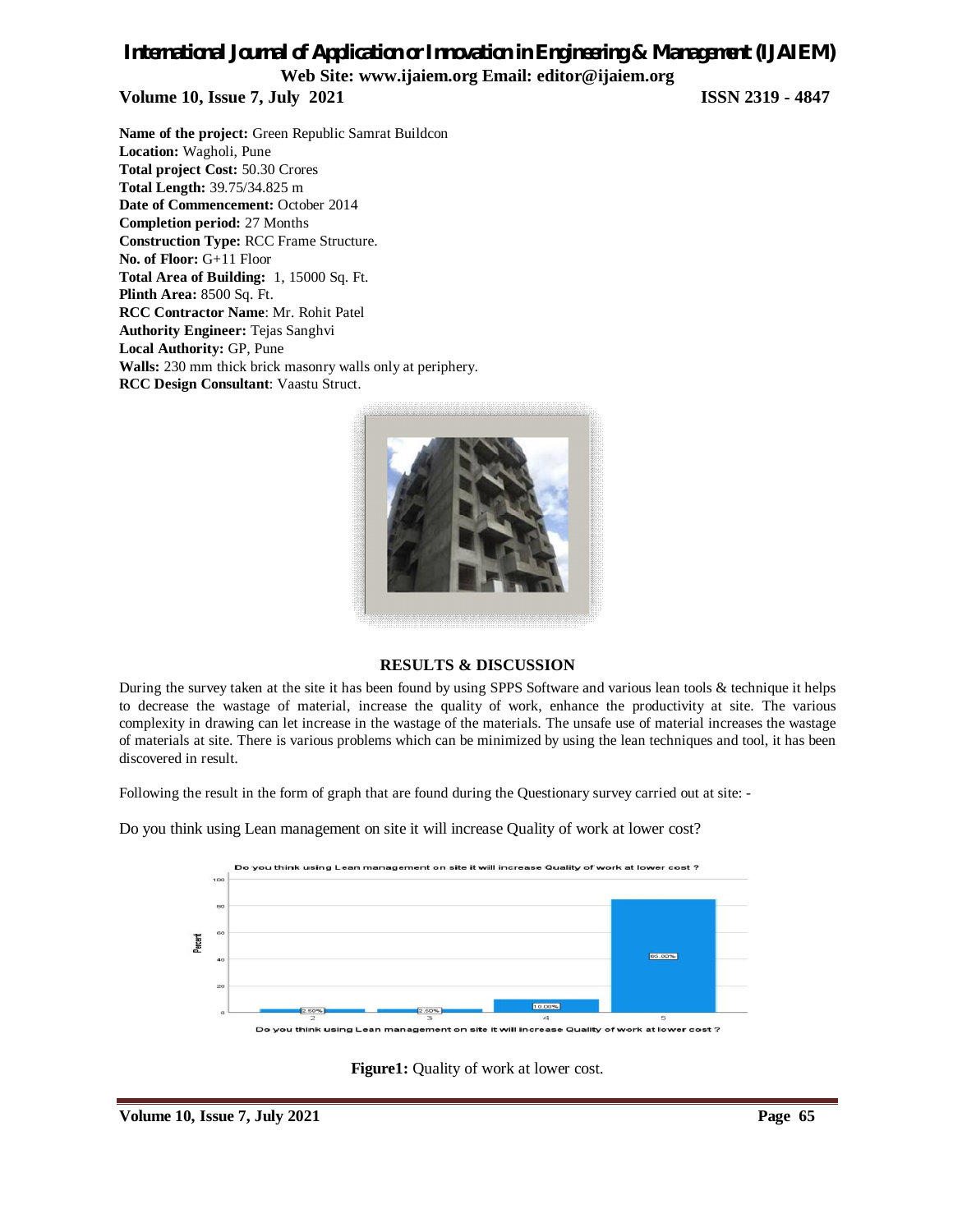**Volume 10, Issue 7, July 2021 ISSN 2319 - 4847** 



**Figure2:** Productivity enhancement in construction.



Do you think complexity of detailing in drawing causes wastage in construction?

**Figure3:** Complexity of detailing in drawing causes wastage. Due to Inappropriate placement of the material it will increase wastages of material?



**Figure4**: Inappropriate placement of material.



**Figure5:** Safety at work increase labor productivity.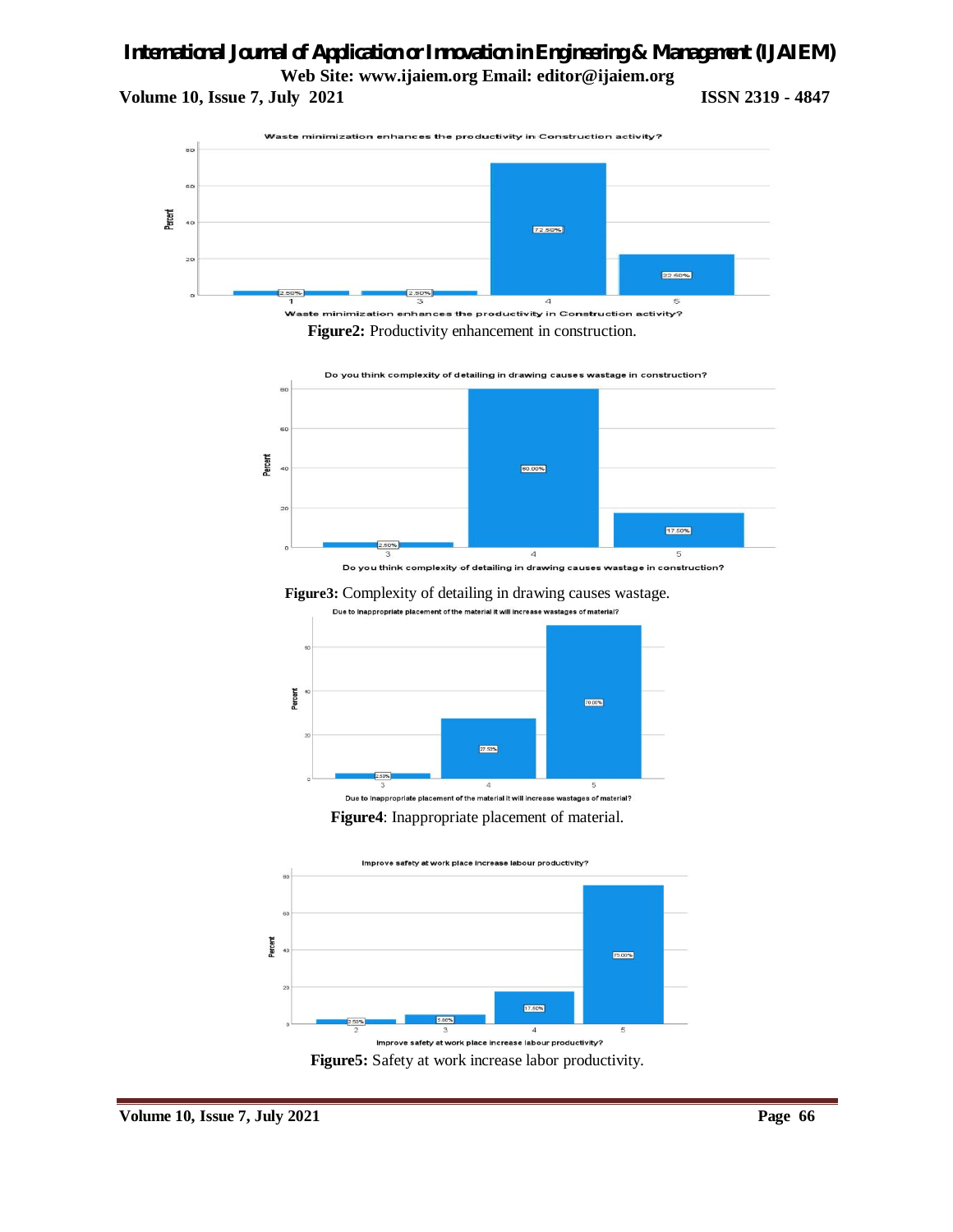**Volume 10, Issue 7, July 2021 ISSN 2319 - 4847**



**Figure6:** labor error affects construction productivity.



**Figure7:** Procurement of material before requirement.



**Figure8:** Training requirement at different levels.

## **CONCLUSION**

Almost all lean tools & techniques are used in construction industry, but due to lack of supports from construction organizations and less research in lean construction they are not fully implemented as they are functioned. Many respondents using these techniques are not fully aware of their specified functions for that they are made. Although still Lean construction is in its beginning stages so large efforts are required to implement Lean techniques properly.

Important lean waste affecting on-site productivity includes unwanted movements, interruptions, extra processing and waiting time. Contributing activity and non-value-added activity also directly impact the rate of productivity. The major reason for this waste is the inconsistency in the allocation of jobs within the same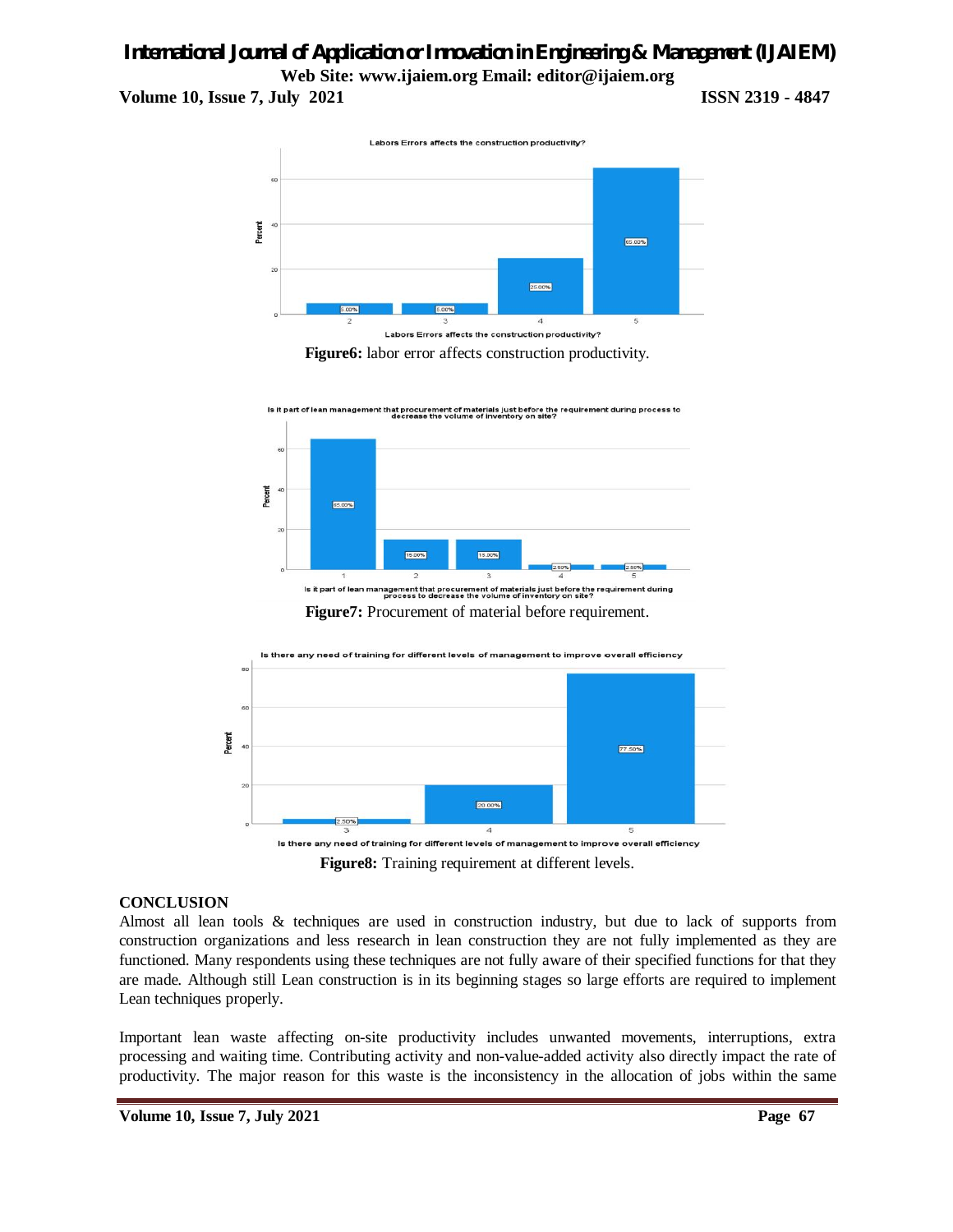### **Volume 10, Issue 7, July 2021 ISSN 2319 - 4847**

population, the unorganized working environment, and the poor outlook for workers. It is therefore necessary to reduce the variations in the process by optimizing the work sequence and the work crew to ensure a consistent and continuous workflow. The approach should also be targeted at reducing the work of the downstream worker. To ensure that on-site labor is still under production, the productivity of upstream and downstream workers should be comparable. Lean tools and procedures have been validated and have shown promising patterns in building efficiency growth. These lean tools are quick and efficient 1and can be implemented at least costeffectively with a little extra effort and assistance from middle and upper-level management. It also enhances the trust of all stakeholders involved in the project, leading to a stable and reliable workflow.

### **FUTURE SCOPE**

For future recommendations to assess the Lean benefits fully, organizations are suggested to arrange Lean workshops, seminars, and meetings to achieve the theoretical functions and benefits of lean techniques.

#### **References**

- [1] Effective Utilization of Lean Management in Construction Industry A. Chandrasekar, M. Logesh Kumar, June 2014,
- [2] General overview of Lean Management in Construction Industry Tejas Vidhate1, Asst. prof Ashwini salunkhe2, July 2018, Lean production in construction, Lauri Koskela,
- [3] Lean Construction Techniques in Indian Construction Industry: Some Analysis Vinaya D. More1, Dr. Shrikant Charhate2 and Madhulika Sinha.
- [4] Lean Management Principles by Prof. Rene T. Domingo.
- [5] Implementing Lean Construction: Understanding and Action, Glenn Ballard
- [6] Aakanksha Ingle, Prof Ashish P. Waghmare (November, 2015) "Advances in Construction: Lean Construction for Productivity enhancement and waste minimization International Journal of Engineering and Applied Sciences" (IJEAS) ISSN: 2394-3661, Volume-2, Issue-11, November 2015
- [7] A. Chandrasekar, M. Logesh Kumar (12, June 2014) "International Journal of Engineering and Innovative Technology (IJEIT) Volume 3, Issue 12, June 2014 Effective Utilization of Lean Management in Construction Industry".
- [8] Greg Howelli and Glenn Ballard implementing lean construction: understanding and action.
- [9] Ms. Anjali Y. Bodkhe1, Prof. Ashish P. ghamare<sup>2</sup> , Prof. Shreedhar D. Patil (May 2017) "Investigation and Minimization of Construction Wastage Using Lean technology in Construction."
- [10]Vinaya D. More1, Dr. Shrikant Charhate and Madhulika Sinha PG Student, (2016) "Department of Civil Engineering Lean Construction Techniques in Indian Construction Industry: "International Journal of Civil Engineering Research ISSN 2278-3652 Volume 7, Number 1 (2016), pp. 59-65 © Research India Publications".
- [11]Ashwin Amarshi Maru (2015), "Lean Construction in Civil Engineering And Project Management: Case Study Analysis Of Ut Arlington College Park", American Journal Of Civil Engineering 2015, Vol. 3, Issue 3, April 13, 2015, pp 70-74.
- [12]Michael J. Wodalski, Benjamin P. Thompson, Gary Whited, Awad S. Hanna (2011) "Applying Lean Technique in the delivery of Transportation Infrastructure Construction Projects".
- [13]Arleroth, Jens Kristensson, Henrik (2011) "Waste in Lean Construction- A Case Study".
- [14]CIRIA (2013) "Implementing Lean in Construction".
- [15]Fernandez-Solis, J.L., Porwal, V., Lavy, S., Shafaat, A., Rybkowski, Z.K., and Son, K. (2014). "Survey of motivations, benefits and implementation challenges of last planner system users."Journal of Construction Engineering Management, 139, 354-360
- [16]Morales Méndez JD, Rodriguez RS. "Total productive maintenance (TPM) as a tool for improving productivity: a case study of application in the bottleneck of an auto-parts machining line" Int J Adv. Manuf Technol. 2017;92(1- 4):1013-1026. doi:10.1007/s00170-017-0052-4
- [17]Panwar A, Jain R, Rathore APS. Journal of Manufacturing Technology Management Lean Implementation in Indian Process Industries – Some Empirical Evidence Lean Implementation in Indian Process Industries – Some Empirical Evidence. Vol26.; 2015. http://dx.doi.org/10.1108/JMTM-05-2013
- [18]Venkataraman K, Ramnath BV, Kumar VM, Elanchezhian C. Application of Value Stream Mapping for Reduction of Cycle Time in a Machining Process. Procedia Mater Sci. 2014;6(Icmpc):1187-1196. Doi: 10.1016/j.mspro.2014.07. 192